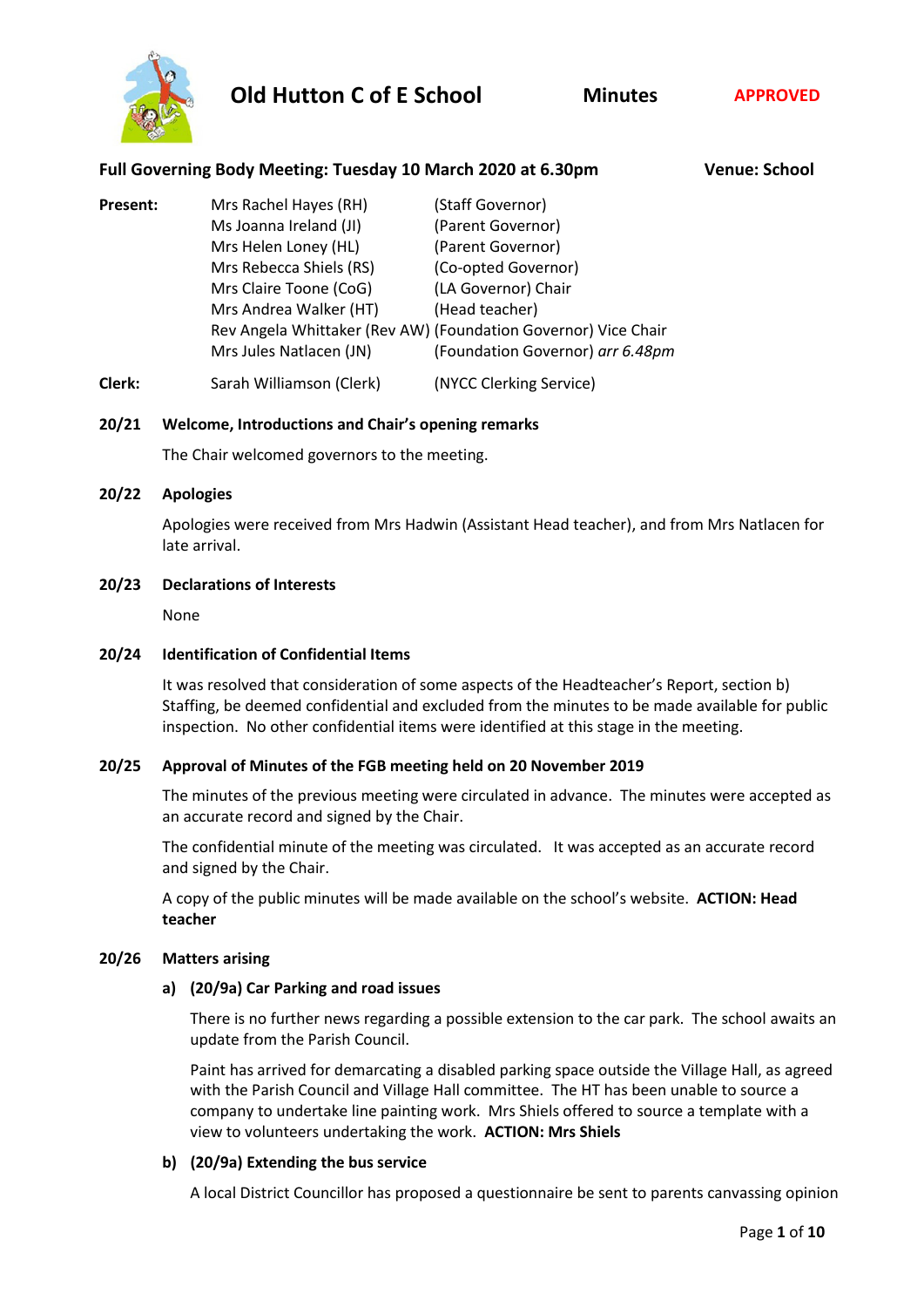

about an additional bus service.

**Governors agreed** a questionnaire in principal, to be circulated before the Easter holidays, subject to the approval of the HT. **ACTION: Assistant Head teacher (AHT)**

## **c) (20/10) Pupil absence**

The HT reported the following action has been taken:

- A copy of the Kendal HT's letter regarding holidays in term time, signed by the Chair and HT, has been sent to parents.
- The HT and AHT have agreed the content of a letter regarding persistent absence.
- Both the HT and AHT have meetings scheduled with the LA Attendance Advisor to seek further advice.

Ms Ireland and Rev Whittaker reported attendance at governor training on the Ofsted framework on 9 March. There is a significant focus on attendance under the new framework. Ofsted require evidence of school action taken to prevent unauthorized term time absence. The HT reassured governors that evidence can be seen to show that the school does everything it can to prevent authorized absence

### Governors asked:

Has there been any feedback from parents? The HT reported the latest request from a parent for an absence was apologetic and showed an understanding and appreciation of the school's position regarding attendance.

How many children fall into the persistent absence category? 8 children.

Is further support required from governors? Further support may be helpful, depending on the advice received from the LA Attendance Officer. **ACTION: Head teacher**

[*Mrs Natlacen joined the meeting at 6.48 pm*]

## **d) (20/10) EHCP funding**

The HT explained the school receives additional funding when the number of children in school with EHCPs exceeds 2% of the school roll. This is based on numbers at the October census. The school will not receive any additional funding this financial year as there were officially just 2 pupils with EHCPs on roll at census date in October. As we now have 5 pupils with EHCPs, there is another 1 joining us in R and another 1 imminent to be agreed (current Y2 pupil), there will definitely be additional funding (£3k per additional pupil over 2%) in 2021/22. This is on top of the EHCP funding agreed for each pupil. School also pays for the first 11 hours of support per pupil (c£7k per pupil 1-1 TA hours).

### **e) (20/9d) Parent feedback – suggestions box**

Mrs Natlacen reported the suggestions box is empty. Governors agreed parents should be reminded of the suggestions box via text message. **ACTION: School Administrator**

Ms Ireland and Rev Whittaker reported that the recent training session explained the importance of parental involvement in inspections e.g. online parents' questionnaire; may also speak to parents in the playground. Parents are able to see the online summaries of parent feedback from questionnaires.

### **20/27 Feedback from any Sub-Committees held since the last FGB meeting**

No sub-committee meetings have taken place since the last GB meeting.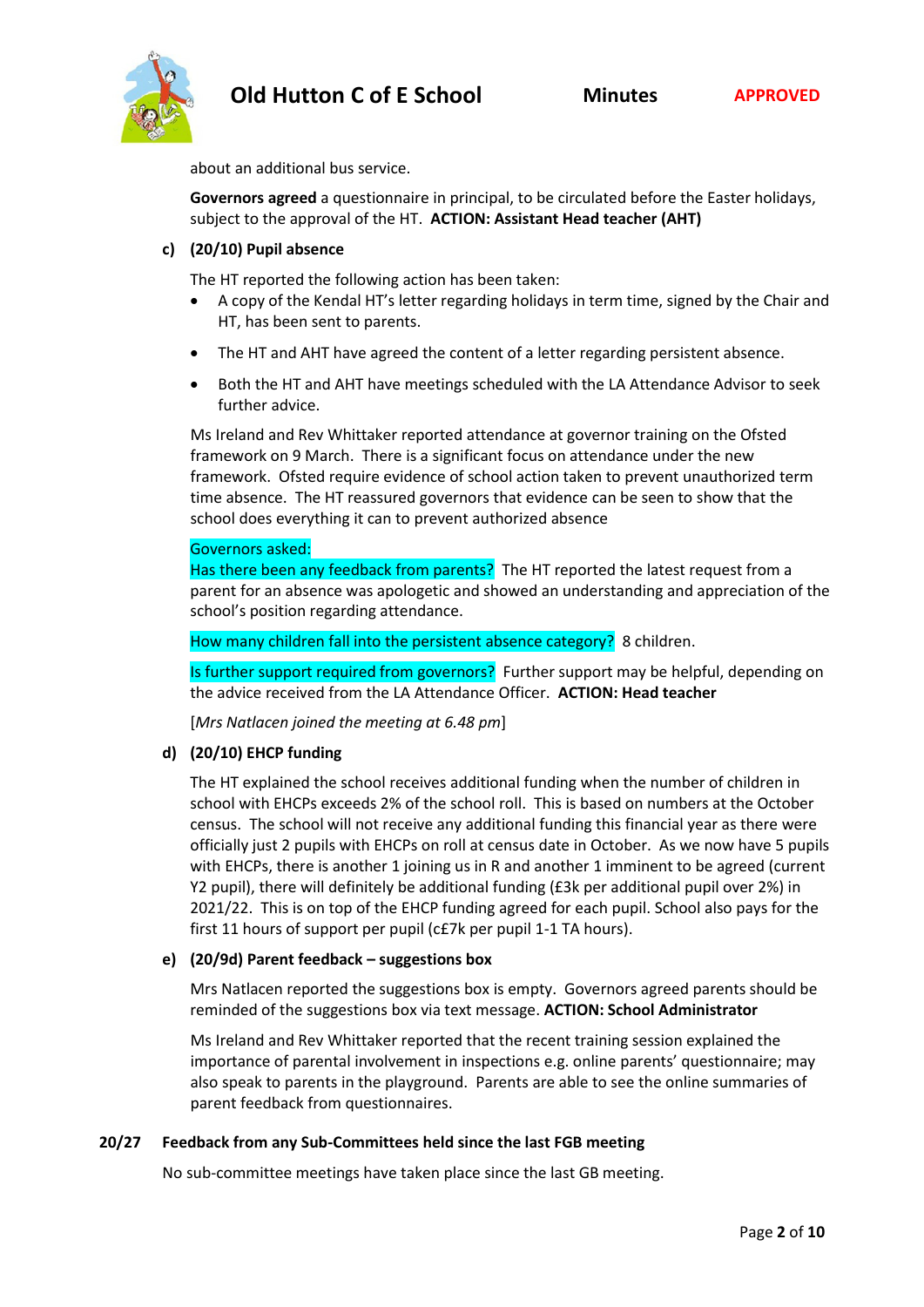

#### **20/28 Reports from Governor Monitoring Visits**

#### **a) (20/13) Governor monitoring visit reports (Autumn term)**

Governors discussed Autumn visit reports and dates of future visits. The following action was **agreed**:

- The autumn Priority 4 report form Mrs Loney and the Rev Whittaker has been sent to the HT and will be circulated. **ACTION: Head teacher**
- **Priority 1 (Wellbeing):** Mrs Shiels and Mrs Toone will observe Y5/6 forest school/yoga (& other wellbeing activities/spaces around school), talking to staff & pupils on Wednesday 25 March from 1pm. **ACTION: Mrs Toone and Mrs Shiels**
- **Priority 2 (Greater Depth):** Mrs Natlacen and Mrs Toone will visit. Mrs Toone will advise availability. **ACTION: Mrs Toone**
- **Priority 3 (Vulnerable pupils):** Ms Ireland and Mrs Natlacen will meet with the AHT and SENCo, and observe some identified SEND, pupil premium & monitoring group pupils in classes and intervention activities on Tuesday 17 March 9am to 12 noon. **ACTION: Ms Ireland and Mrs Natlacen**
- **Priority 4 (Church School):** Mrs Loney will visit the Multi-Faith day 1.30 3.15pm on Monday 16 March.

As evidence has been gathered of the impact of the school's multi-faith approach the Rev Whittaker would like to observe RE class teaching at the next visit. The following dates were agreed: Tuesday 24 March,  $9 - 10$  am (Class 1) and Friday 24 April,  $9 - 10$  am (Class 3). **ACTION: Rev Whittaker**

• **Priority 5 (Curriculum)**: The HT and AHT will meet with Mrs Loney and Mrs Shiels and talk to staff about subject leadership on Thursday 16 April, 9 – 11 am. **ACTION: Head teacher**

### **b) School Website**

As part of monitoring Priority 4 (Church School ethos) Rev Whittaker commented the website requires updating to reflect the school's Christian vision. Contact details for the Rev Whittaker are incorrect.

The HT reported the school's website designer has agreed to continue working with the school for a further 12 months. **Governors agreed** the importance of updating all areas and policies on the website, as needed. The HT responded this would be a priority for the HT and AHT in the summer term. **ACTION: Head teacher and Assistant Head teacher**

### **20/29 Headteacher's Report**

The Headteacher's Report was circulated in advance of the meeting. The Chair recorded the thanks to the HT for producing an extremely detailed and thorough report.

The HT summarised key points:

#### **a) School Data**

Forecast numbers for Reception in September 2020, based on initial applications, are likely to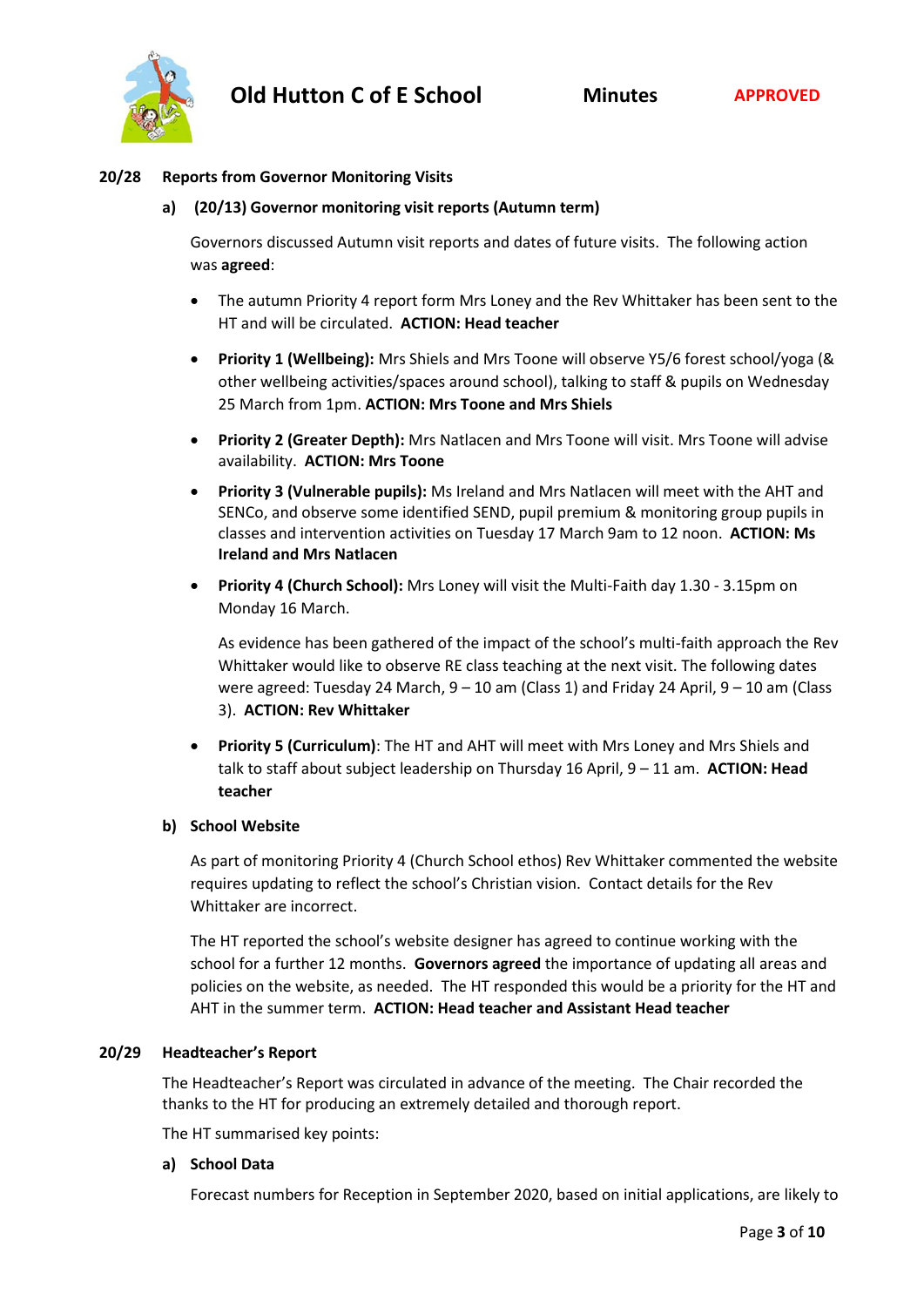be 10 - 15pupils, to be confirmed at the start of the summer term.

**Governors agreed** further discussion of this item should be recorded in a confidential minute.

Governors noted a new pupil joined Year 5 in January.

## **b) School Support Work (NSS/NLE/advisor work)**

The HT will continue a 3-day per week role with the Advisory Service to the end of the Spring term. In the summer term, this will initially revert to 1 or 2 days as an Associate General Advisor Role. There is an ongoing permanent expectation of 1 day/week; in addition, a further 5 days is owed to the advisory service; plus there are several days of NLE commitments.

Governors noted the school has received an additional £41,350 funding in 2019/20 as a result of this advisory work, which has funded staffing and contributed towards additional provision, visits and resources. The positive impact of the role for the HT, other staff and schools is summarised in the HT's report.

How is the information the HT is learning about the new Ofsted framework being shared with school staff so they are prepared to speak with inspectors? The HT responded this is documented on pg 10 of the HT's Report: Priority 5. The afternoon training session of the January staff meeting focussed on this aspect. The HT has been running courses for subject leaders across the county and staff are regularly updated in staff meetings using this work and knowledge. Planning and assessment work are brought back to school and cascaded.

Governors discussed the potential pressure during inspection on members of staff, particularly if they are leader for more than one subject focus. Governors noted reading will be a focus. Maths at greater depth is a focus for the school. Schools can try to guide inspectors towards their choice of curriculum areas for the 'Deep Dive' focus of inspection, but this depends on the inspector. Governors noted there are high expectations across the whole curriculum. Evidence will be scrutinised in books and pupils will need to be able to talk explicitly about what they have been learning.

Is the HT more aware of the new framework than most? The HT responded that her NLE and advisory work has included much training and experience to keep her up-to-date with the latest Ofsted information. For example, her work with schools inspected under the new framework is enabling the formulation of a bank of questions that inspectors may ask which is being shared with teachers.

**Governors agreed** the need to understand the new framework and to inform parents about the changes in order to put outstanding/good judgments in context. Inspection reports are parent-friendly but very short. The feedback session is very important, although targets given in oral feedback can change as the result of quality assurance processes; governors are encouraged to attend.

### **c) Staffing update**

Governors noted the following changes:

The new job share for Class 2 is working well.

The positive impact of an additional 0.1 fte teacher as Computing subject lead, who is leading on Computing lessons in each class, which in turn creates additional capacity for all staff to carry out their own subject leader roles. Excellent training has been given to all staff. A parent internet safety evening is proposed.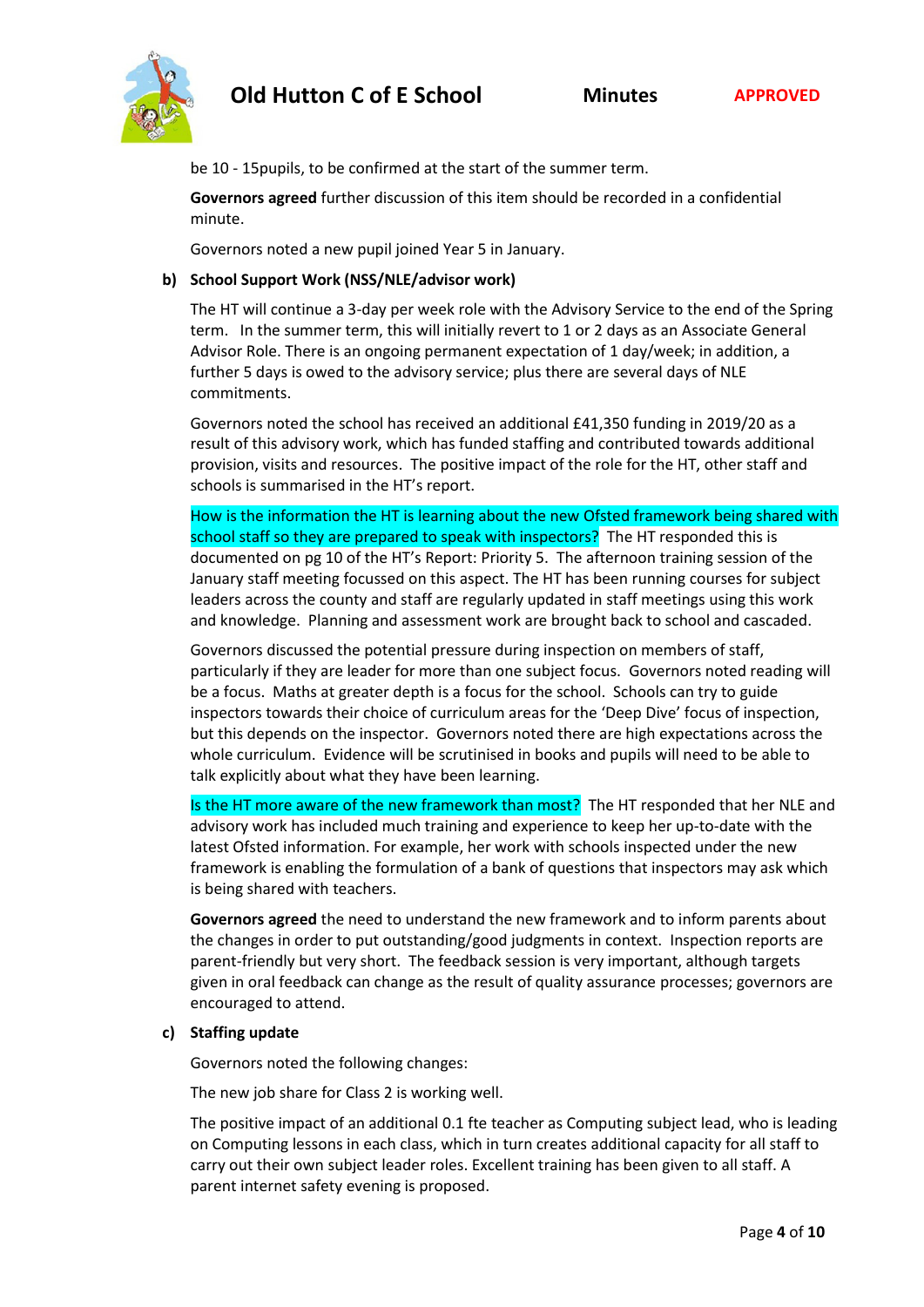

Mrs Shiels has given notice as a Teaching Assistant. Governors wished to record their gratitude to Mrs Shiels for everything she has done in the last 8 years and particularly thanked her for agreeing to remain in her role as a Co-opted Governor until the end of her current term of office in June 2022.

#### **d) Attendance**

Governors discussed the attendance data included in the HT's Report and noted the impact of ongoing reduced attendance of a child with an EHCP.

**Governors agreed** further discussion of this item should be recorded in a confidential minute.

## **e) Safeguarding, Health & Safety and Premises – including updates on boiler, coronavirus and parking/traffic issues**

#### Parking/traffic

Year 6 pupils visited the Houses of Parliament in January and met with Tim Farron MP. Unprompted, the children lobbied him about parking and traffic. He was very impressed and responded in a letter, reporting he has spoken with the Chief Executive of Cumbria County Council. Mr Farron will visit the school before the Easter holidays to spend a morning with pupils in Y5/Y6 looking at democracy and British values.

#### Boiler update

The boiler is now fixed. Water comes in through the floor, which has occurred 3 times in the previous 7 years and is likely to happen again. It is not possible to raise the height of the boiler in the cellar any further. It may be possible to install a more powerful sump pump, but relocation may be required and therefore a new boiler. Replacement parts had to come from Italy.

Can a waterproof membrane be installed in the cellar, which may be more cost-effective? Are costs covered by the LA or insurance? The HT responded an insurance claim will be submitted. The LA has been supportive and is considering solutions. Governors noted the additional work in difficult, cold circumstances undertaken by the School Administrator to manage the situation. **Governors agreed** the Chair would write on behalf of the GB to express thanks. **ACTION: Mrs Toone**

Did parents express any concern about the temporary closure? The HT reported there were no concerns raised other than some thought the volume of remote learning for older pupils put on the learning platform for completion was too large. Parents were given reassurance that teachers were available on the virtual site to provide support.

#### Coronavirus

Can Google Classroom be used to support ongoing virtual learning should the school have to close as a result of coronavirus? The HT stated yes, we are very lucky to have this already set up for Y5/6 and the Computing Subject Lead is currently working as a priority to set up all pupils in Years 2 to 4 on the system and provide additional training for staff. Possibly to include R/Y1 but also they have Tapestry system available. **Governors agreed** the HT's proposal to fund an additional day to facilitate prompt set up. A governor suggested a free application to enable virtual meetings. The HT will discuss this with the Computing lead. **ACTION: Head teacher**

Daily updates are being received from the Department for Education (DfE). The HT is communicating these onwards to parents. School closures are not currently proposed; people with symptoms are advised to stay away from school. The DfE has removed the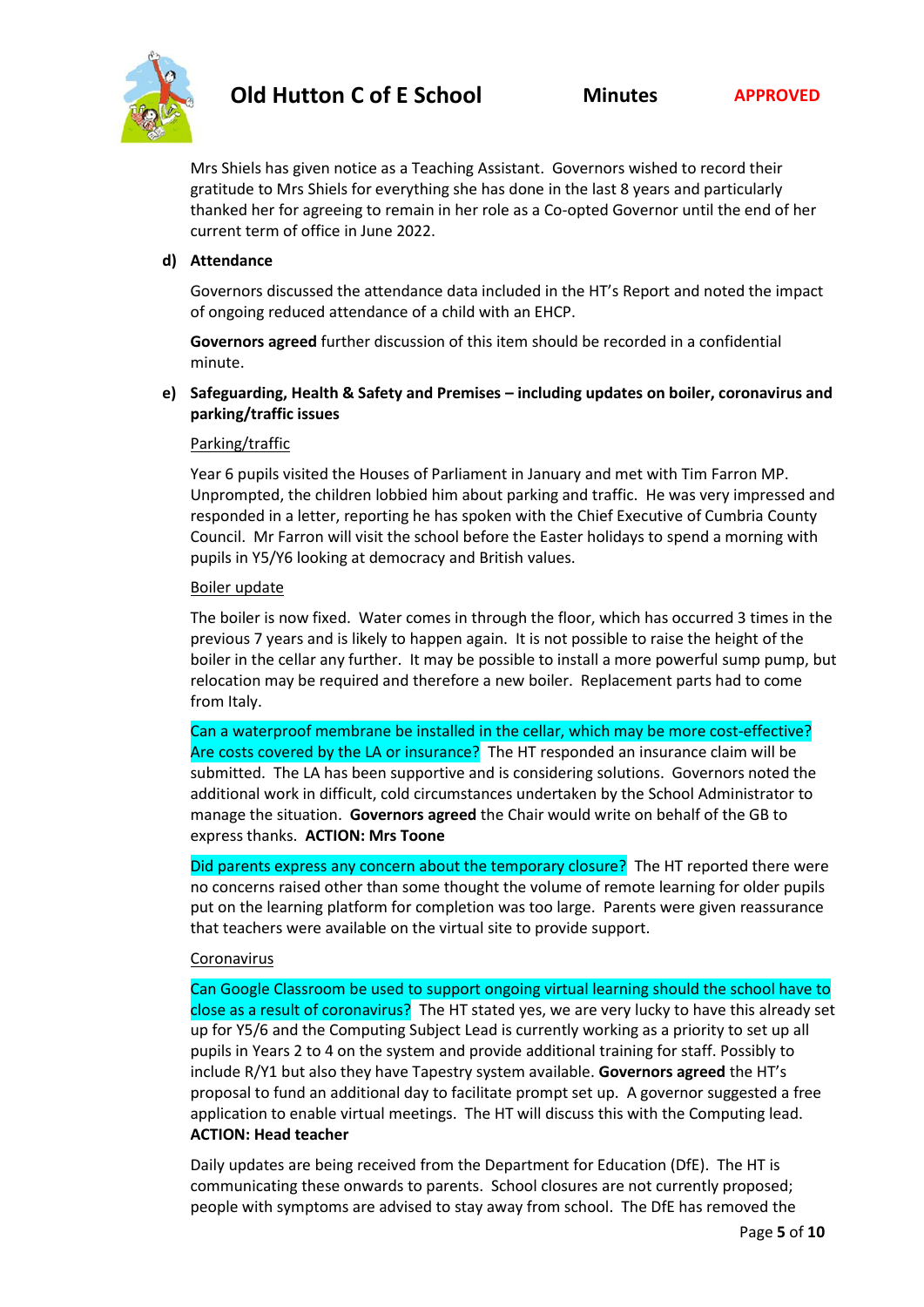

limitation of pupil numbers for a class (i.e. max 30 pupils in EYs class) in case classes need to be combined if there are staff shortages.

Governors noted the duty on GBs to explore contingency planning.

If there are significant pupil absences, will it impact on attendance figures? The HT will discuss this in the planned meeting with the LA Attendance Officer, but governors noted it would be unlikely given the context.

Is it appropriate to amalgamate classes if pupil or staff numbers reduce? This will be a HT operational decision. There is a DfE helpline for advice. Schools will only close when Public Health England instruct them to close. The HT would want to discuss closure with governors. Governors discussed the potential impact of staff absence and ways in which this may be covered.

### **Governors agreed:**

- An Emergency Committee should be formed of any 3 governors available at the time, plus the Headteacher. The committee may meet in person or on the telephone.
- The HT should determine the thresholds for staff/pupil absence with regard to closure.
- The financial sustainability of supply teaching costs to cover Coronavirus-related absence should be discussed with the Bursar.
- The staff absence policy should be reviewed to determine whether absence in these circumstances is covered.

## **f) SEND**

Additional EHCPs are now in place; there are 5 pupils with EHCPs in school. This is over the national average (2%); 1 or 2 further assessments are pending. Governors noted there may be 7 children on roll in September with EHCPs. There is a financial impact on the school budget which pays for the first 11 hrs of support for each of those children. Governors noted there is a significant range of needs across the EHCPs and also of other SEND pupils across school.

Is the LA meeting statutory timescales for EHCP assessments? The HT responded timescales are met once professionals have assessed pupils in school. The school is now working with a particular Educational Psychologist and assessment timings are improving. The 2 most recent EHCP applications were granted at least the support recommended by school/professionals. Another application is pending.

Can the school draw on expertise during the 9 months wait post-EHCP application submission? The school can meet needs during this time. Governors acknowledged the significant amount of work carried out by staff around these applications.

### **g) Pupil Progress Data – Autumn 2019**

The September – December progress data for Reception to Year 6 was circulated in advance of the meeting. Progress across almost all year groups at this stage of the academic year is good. Specific action is identified on pg 2 of the data summary; pupils below the expected measures are being closely monitored and given targeted provision to ensure accelerated progress.

What measures have been put in place in response to the Year 4 progress data? The HT explained the context of a very robust baseline assessment for this cohort in September. The class teacher is pleased by the most recent assessment results in grammar and maths, where progress has been particularly good since baseline. Y4 is taught as a separate class this year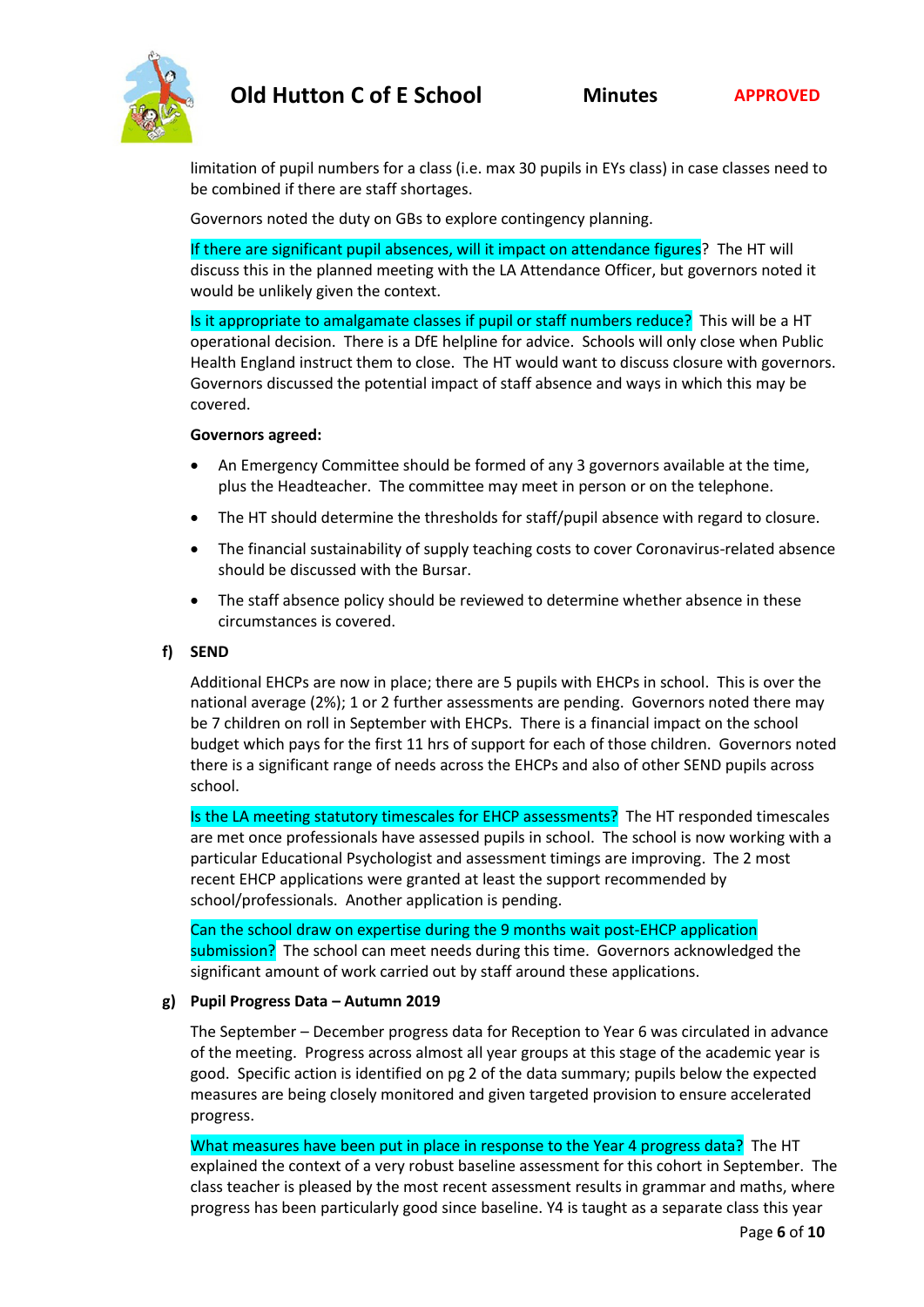

with a significant amount of TA support. Funding of this smaller class is having a good impact on behaviour and wellbeing.

When will governors be able to see the latest results? These will be available at the next meeting.

## **h) Progress towards SDP 2019-20 & priorities**

### **i. Priority 1: Wellbeing**

The HT reported the school's response to a parental concern about the preparation of school lunches by the current provider, following the breakdown of equipment at company premises. The contract had been resigned from the start of the summer term but has now ended with immediate effect.

A new provider had been sourced but cannot commence provision of hot food prior to the summer term; however, the provision of packed lunches for pupils in receipt of free school meals (FSM) can commence from Friday 13 March.

Parents have been informed and a more detailed letter will be sent on 11 March. KS2 children will be asked to provide packed lunches until the end of term.

Have any children been put at risk? The HT reported no illness has been reported.

How many KS1 children have Universal Free School Meals (UFSM)? A significant proportion.

Can the cost of packed lunches for KS2 children in receipt of FSM be reimbursed? The HT responded this affects one child. There is contingency food in school. Governors agreed parents should be told prompt action has been taken from a healthy and safety perspective and that the school will ensure children will not go hungry. A copy of the letter from the AHT will be circulated to governors. **ACTION: School Administrator**

Will parents receive a refund? The HT will discuss this with the School Administrator. **ACTION: Head teacher**

## **ii. Priority 2: Maintain achievement at Greater Depth** (Writing/Maths/RWM focus)

Governors have received and discussed the data report.

#### **iii. Priority 3: Vulnerable pupils/SEND**

Governors discussed the provision for pupils with EHCPs (see 20/29f above). Governors had no further questions to ask about the detail within the HT's report.

### **iv. Priority 4: Church school (diversity/RE)**

All governors received a copy of the school's SIAMS SEF, which is a key document. The HT will re-circulate this to governors to ensure it is readily accessible. **ACTION: Head teacher**

The Chair wrote to thank the parent who helped to establish a link with a Moslem school in Blackburn.

The school is expecting a SIAMS inspection, prior to an Ofsted inspection, in October 2020.

Governors discussed the current status of the link with a Senegal school. Funds raised two years ago to support provision of solar panels there will be returned as this project will not now work for them. It has not been possible to establish contact with their new Head teacher.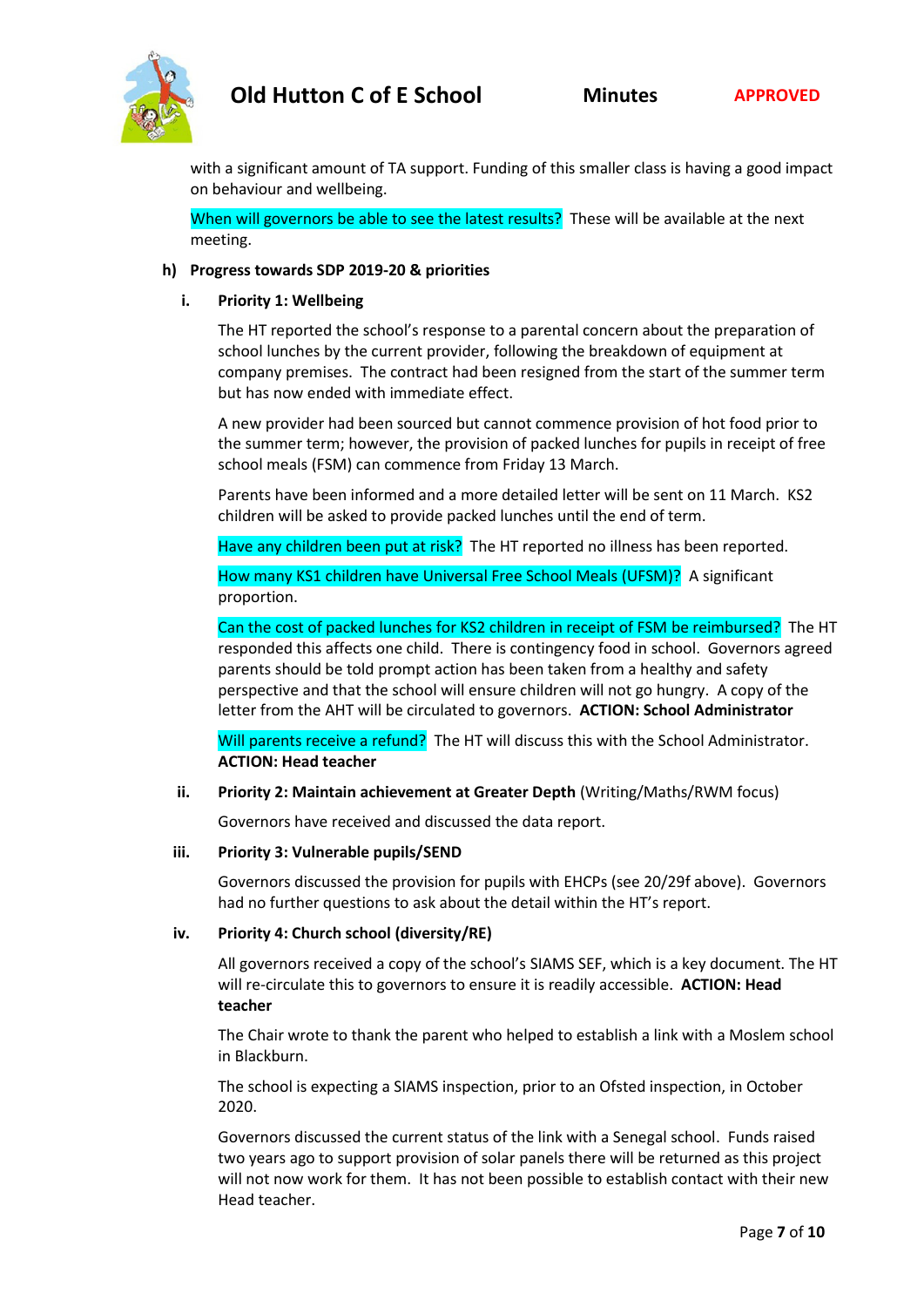

The HT proposed supporting another link with a French-speaking school and will discuss possibilities with the UK-based project co-ordinator on their return from Senegal. **Governors agreed** the funds should remain ring-fenced in the school fund, and to postpone any decision-making until the HT is able to provide more information.

#### **v. Priority 5: Curriculum and distributed leadership**

This priority was discussed under 20/29 b.

**Governors agreed** further discussion of this item should be recorded in a separate confidential minute.

#### **20/30 Governance**

#### **a) Skills Audit Summary and implications**

The Chair thanked governors for completing the skills audit and the Clerk for compiling a summary, which was circulated with papers for the meeting.

The Chair proposed governors' skills should be reviewed annually and when new appointments are made.

The audit should be considered in terms of the health of governance at the school and to review the structure outlined in the current Instrument of Government.

The written summary indicates:

- Some governors may have understated their experience.
- Possible focus for future training needs.

**Governors agreed** the current allocation of responsibilities and committee structure is working well.

Governors noted funds are allocated in the current budget specifically for governor training.

**b) Review of the Instrument of Government and future membership** Governors noted the following vacancies on the GB:

1 Foundation governor

4 Co-opted governors

Governors discussed whether to pro-actively recruit to fill these vacancies, or to consider proposing a reduction in the overall size of the GB to the LA and Diocese.

**Governors agreed** for healthy succession additional governors are needed.

Governors noted it is possible to appoint parents as co-opted governors but that the proportion of parents on the GB can be problematic for committee membership.

#### **c) Succession planning**

**Governors agreed** the importance of succession planning and noted the Chair's willingness to remain in post for a further 4 school terms, when her current term of office expires.

The Rev Whittaker, Vice-Chair, confirmed she does not wish to become Chair and would be willing to step aside to allow the appointment of a new Vice-Chair.

**Governors agreed** it is possible to appoint 2 Vice-Chairs to enable another governor to develop experience.

Governors discussed potential sources of additional governors: advertising via the Parish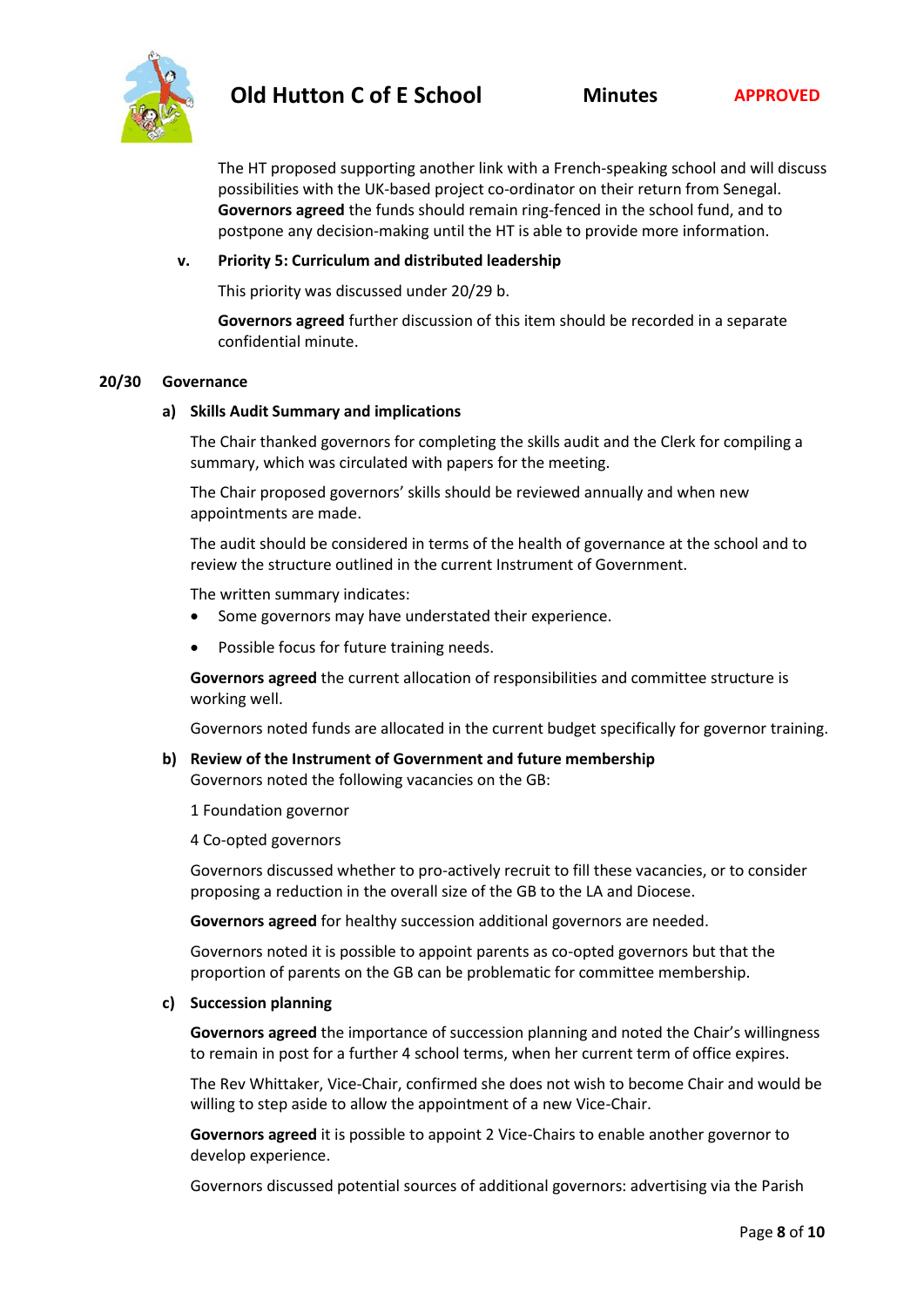

Magazine; or making personal approaches to appropriately qualified colleagues.

A potential candidate for a Foundation governor was discussed. The Rev Whittaker recognises the Church has a responsibility to source a Foundation governor to fill the vacancy and will consider the matter further and report to the next GB meeting. **ACTION: Rev Whittaker**

Governors discussed the possibility of appointing an Associate member to the GB to support a specific governance priority.

#### **11 Governor Training**

#### **a) Peer Network meeting**

Mrs Natlacen reported attendance at a Diocesan Peer Network meeting at Grange CE Primary School. The focus was RE and governors looked at examples of pupil's work. Photographs and a report have been sent to the HT; it was a very useful meeting.

The HT encouraged other governors to attend these regular meetings. Each GB can send 2 governors. Mrs Natlacen will circulate the date of the next meeting as soon as it is available. **ACTION: Mrs Natlacen**

### **b) Governor Training Overview**

**Governors agreed** a central record of training undertaken by governors should be kept. The Clerk will canvas all governors to ascertain training and obtain relevant certificates for any relevant training over the last 3 years. The Chair confirmed completion of online Safer Recruitment training. **ACTION: Clerk and all governors**

### **c) Future training opportunities/needs, including Diocese/SIAMS/Ofsted**

On behalf of the HT the Clerk circulated details of Diocesan training to all governors in advance of the meeting. Online training is also available via the circulated link.

A key opportunity is a SIAMS framework session on 17 June 6.30 – 8.30pm at Church House in Penrith. There is an earlier opportunity at Eaglesfield. The HT stated SIAMS inspection is guaranteed not to take place before September. **ACTION: All governors**

The Diocesan Education Training Consultant is working with the HT and will visit in June/July to speak at a staff meeting in preparation for SIAMS.

#### **12 Head teacher & staff wellbeing**

This is an aspect of Priority 1 in the SDP. Governors recognise their collective responsibility to support the HT and staff team. A wellbeing governor is in place and known to staff. The HT has posted the contact details for the Chair on the staff room noticeboard.

Mrs Shiels agreed that following her resignation as a staff member she will publicise a number of dates when she will visit the school as wellbeing governor and be available to all staff.

The HT and Staff Governor commented the staff are a good team and very supportive of one another.

The Chair and HT meet regularly. The HT thanked Mrs Natlacen and Mrs Toone for their support in the HT Performance Management Review process.

Governors agreed they wished to acknowledge the support of the AHT and School Administrator at this time.